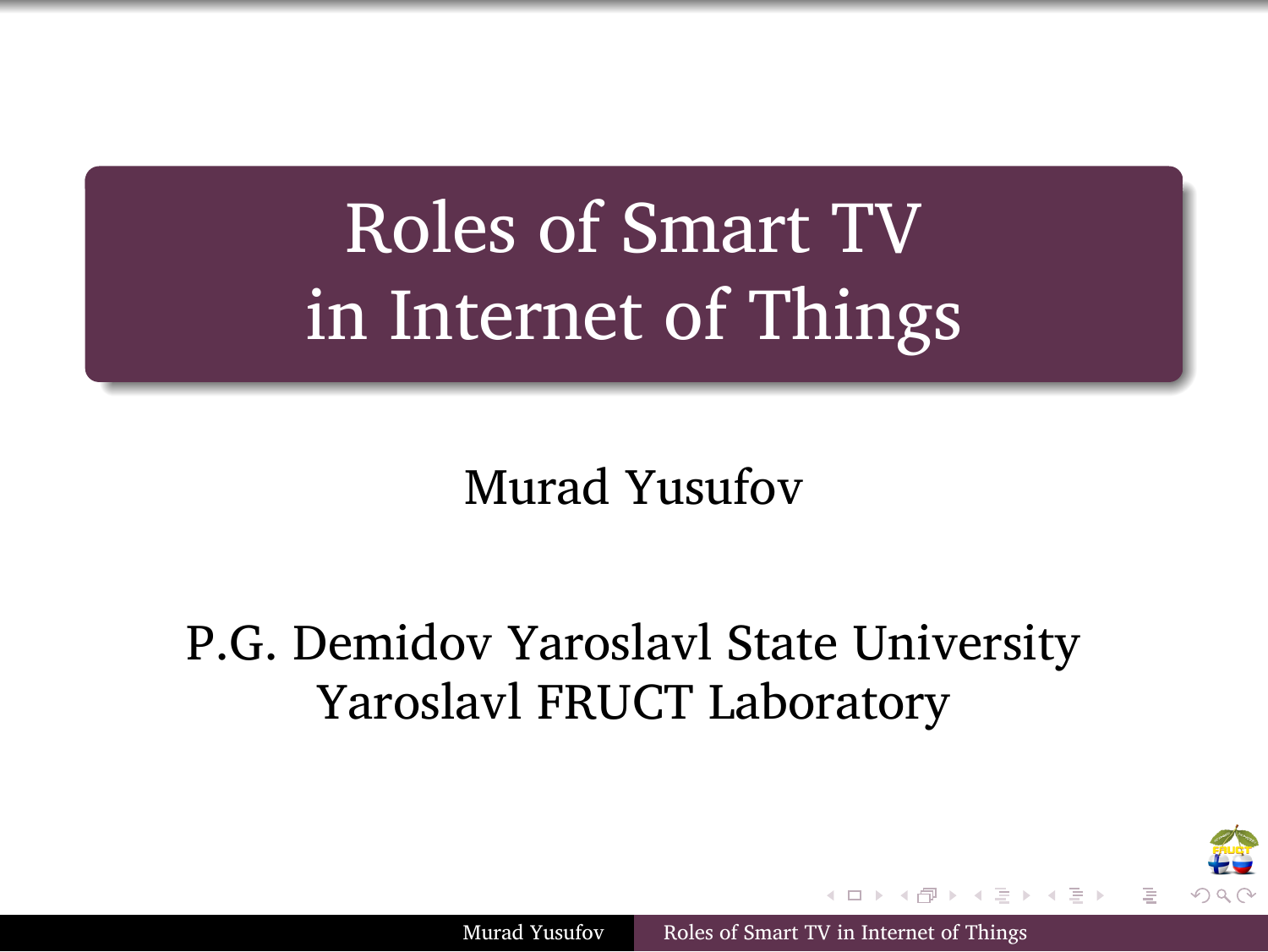



Murad Yusufov Roles of Smart TV in Internet of Things

. . . . . .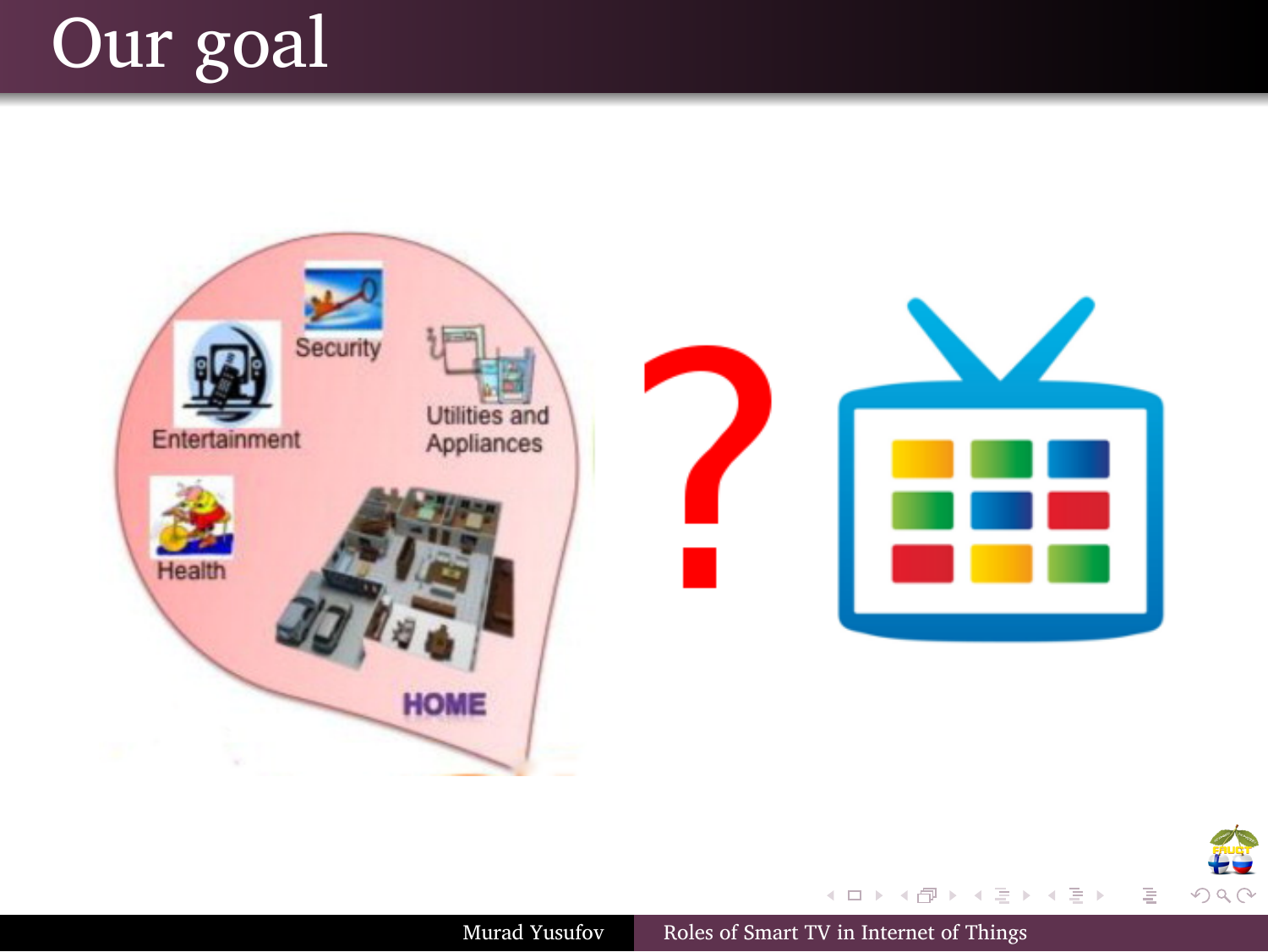### Roles of Smart TV in IoT

We analyzed hardware and software which comes with modern Smart TV platforms and distinguished following roles:

- Information storage
- Visualization device
- Interaction point
- Data processor

.

Source of data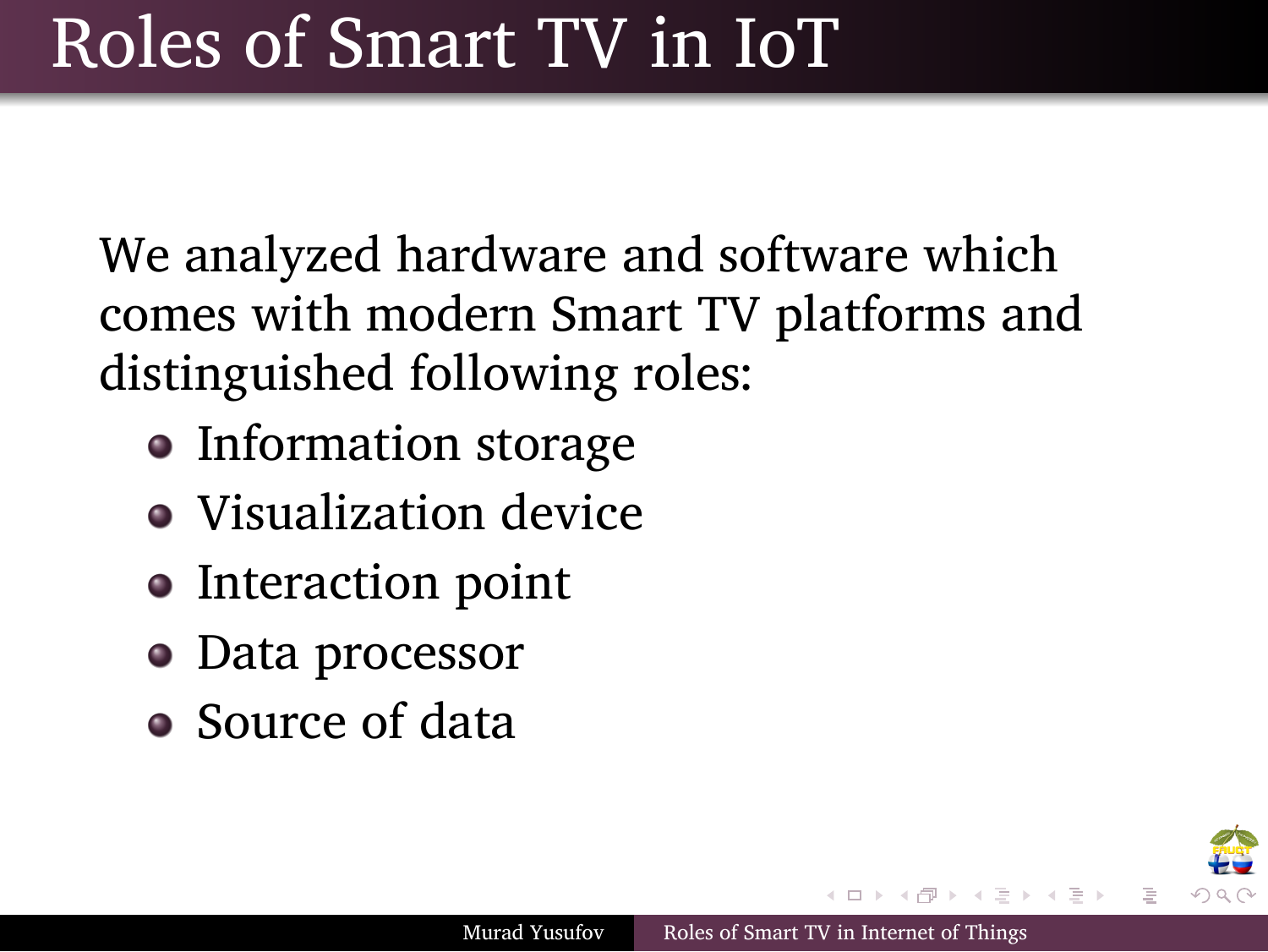## Role: Information Storage

.

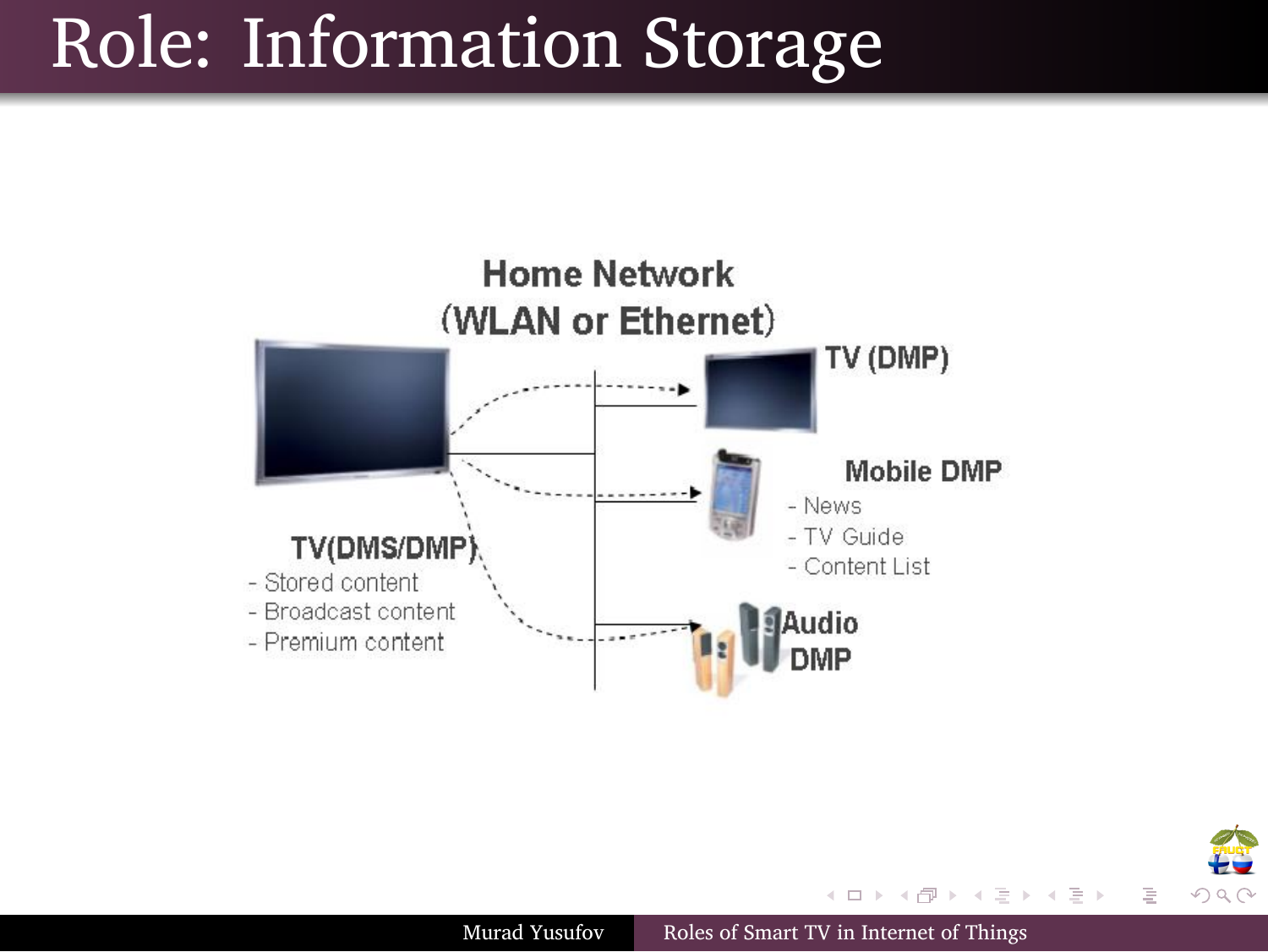## Role: Information Storage

#### . Description .

.

. access to data from any device Stores user's media files and sensor data Enables

### . Example .

.TV acts as home media server

#### . Requirements .

. USB drives Internal storage drive or support for external

Murad Yusufov Roles of Smart TV in Internet of Things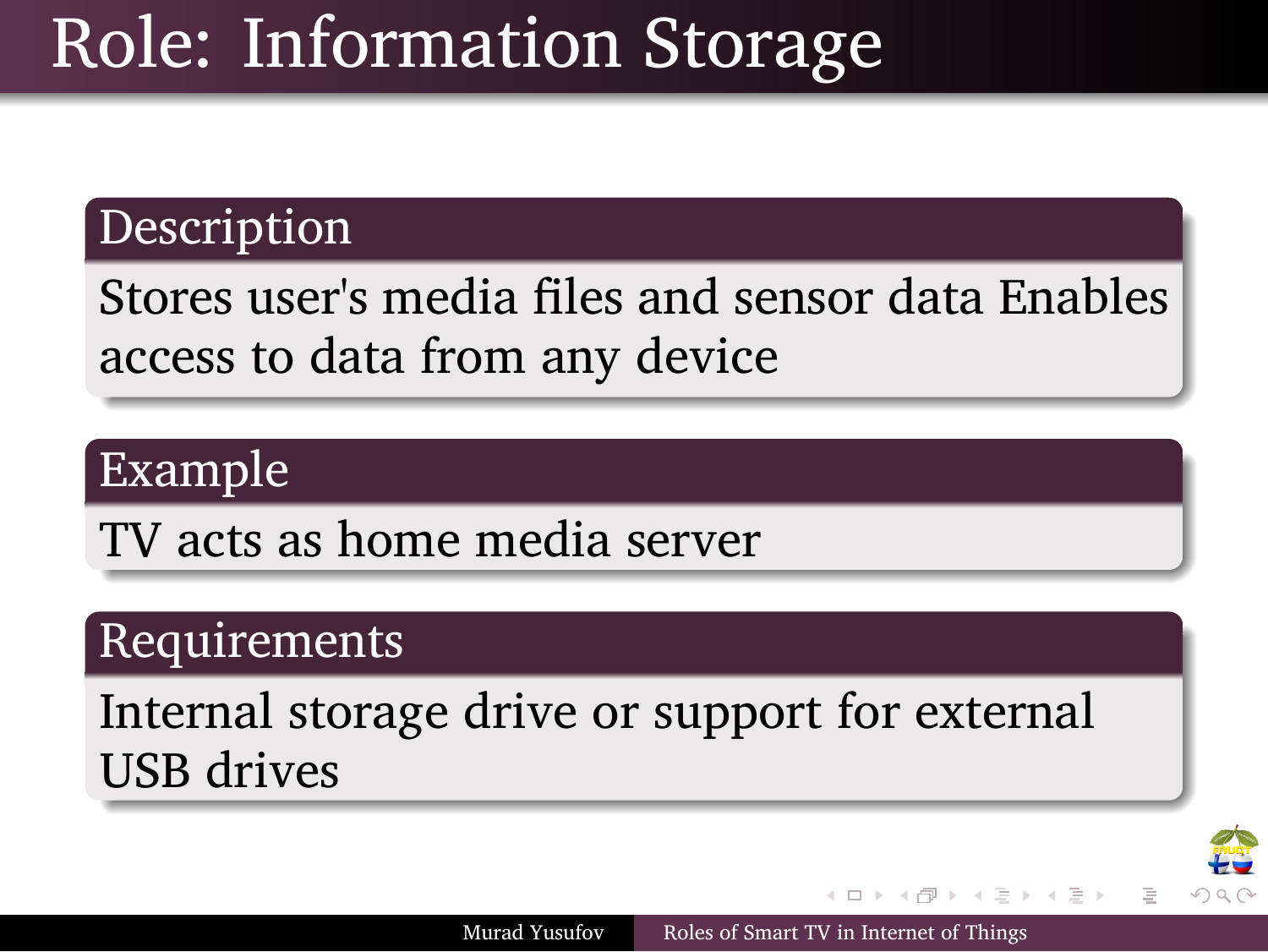# Role: Visualization Device

.

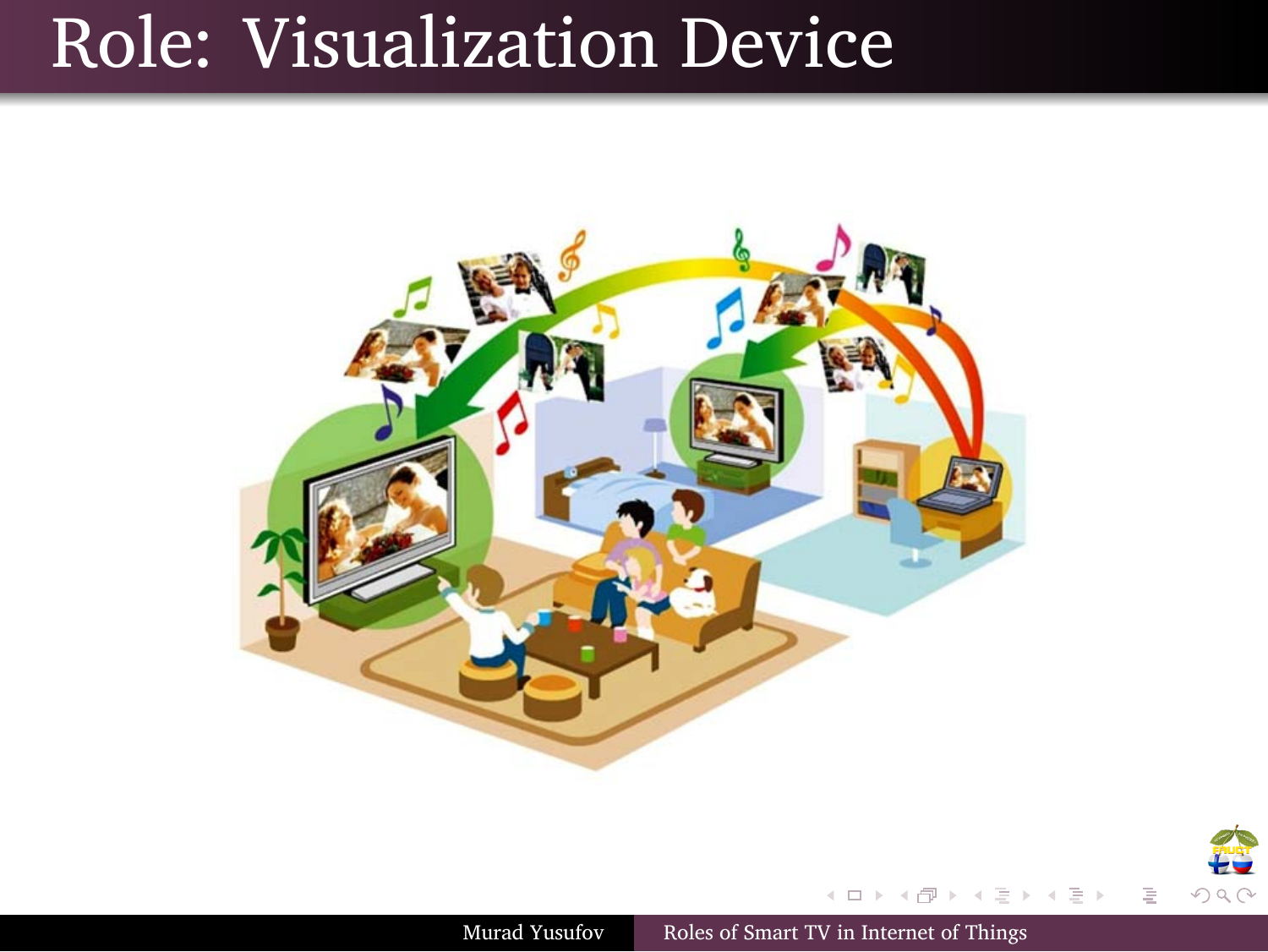### Role: Visualization Device

#### . Description .

.

.Displays various visual data

### . Example .

.

. (refrigerator, temperature, etc.) Status of home devices and sensors

#### . Requirements .

Way to access content from other devices

Murad Yusufov Roles of Smart TV in Internet of Things

 $\Box \rightarrow \Box \Box \rightarrow \Box \rightarrow \Box \rightarrow \Box \rightarrow \Box \rightarrow \Box \Box \Box \Box \Box \Box$ 

傘

Ability for other device to initiate data displaying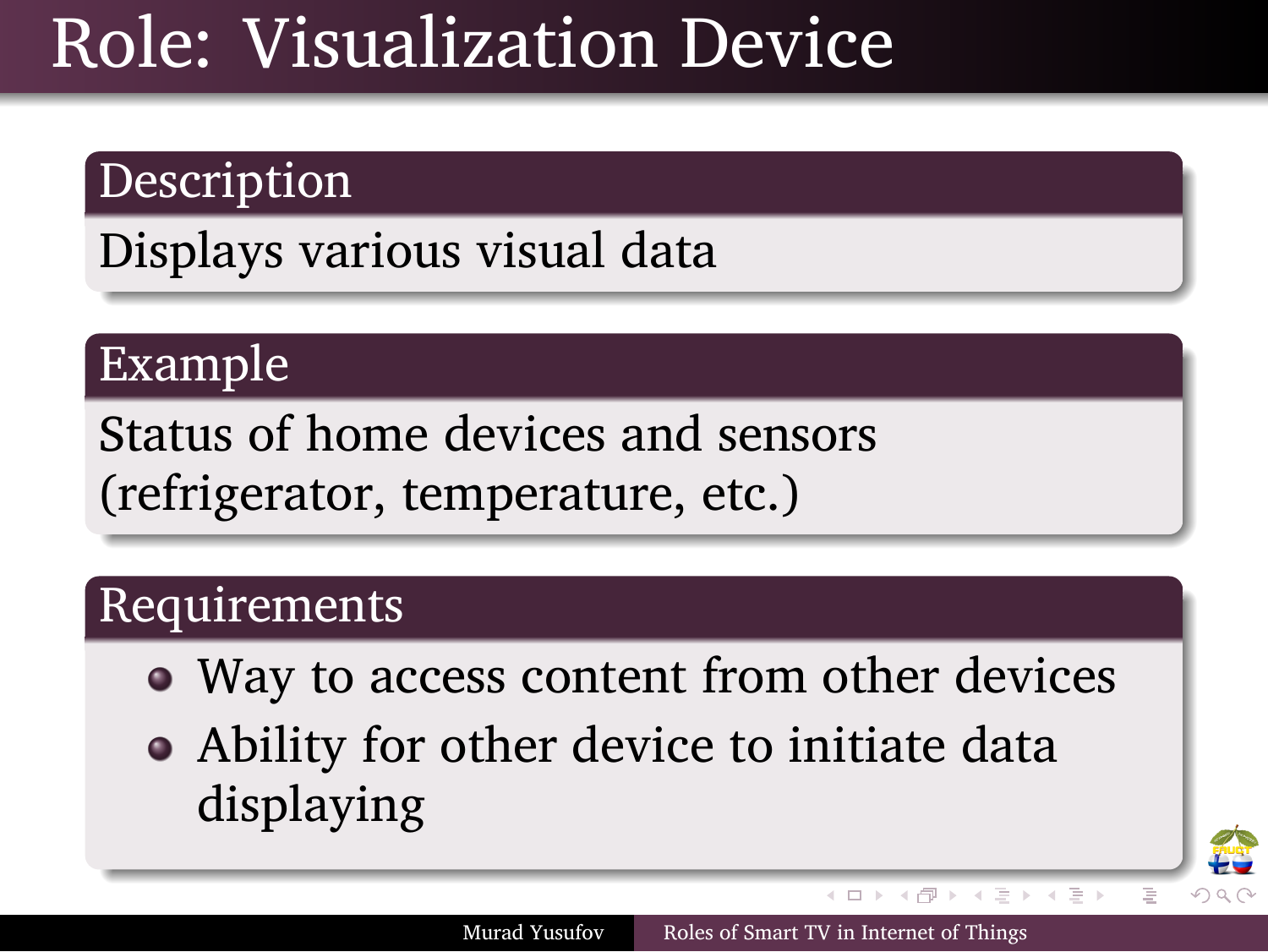## Role: Interaction Point

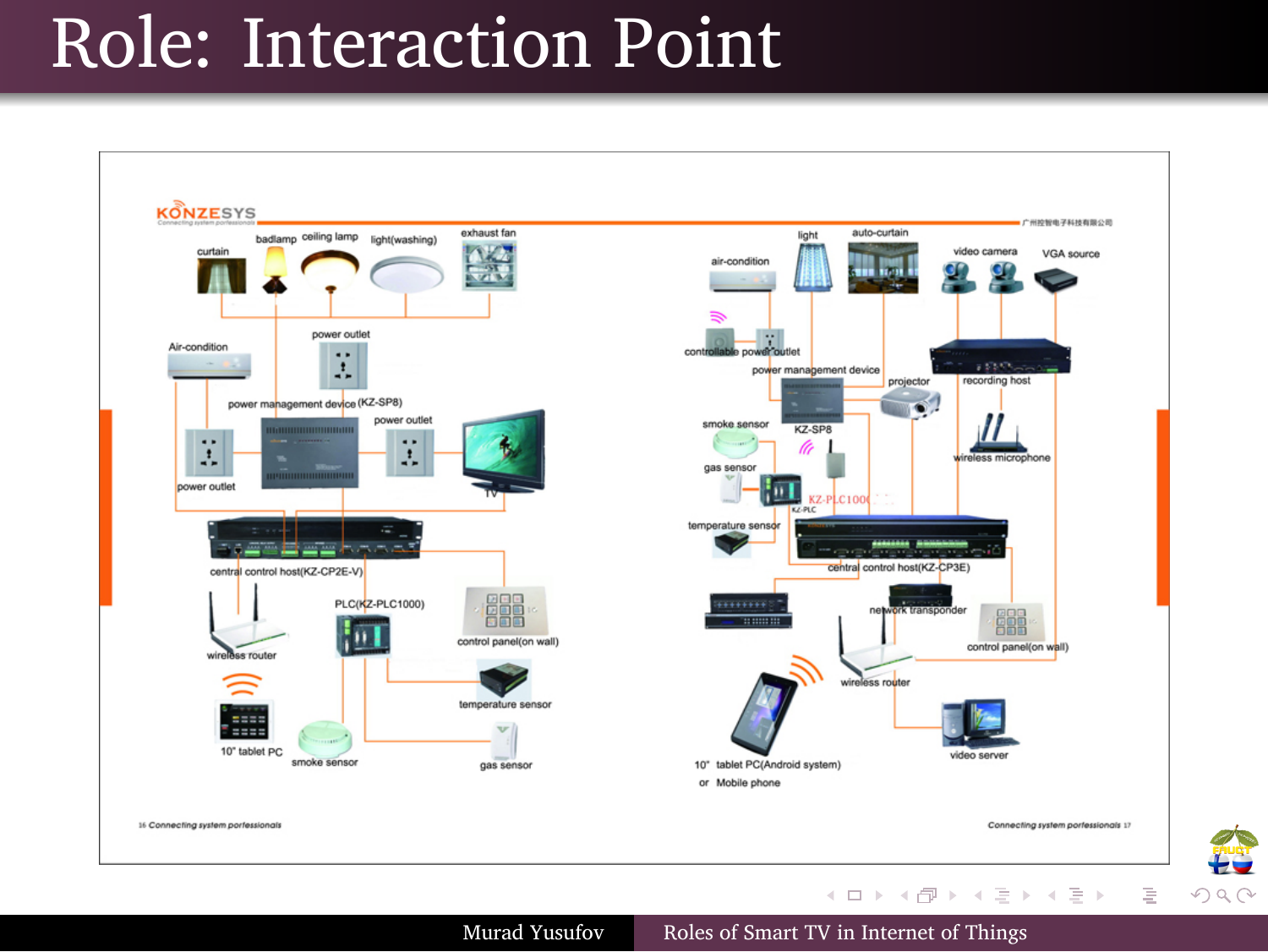### Role: Interaction Point

#### . Description .

.

.Acts as user interface for IoT

### . Example .

.Unified control point for Smart Home

#### . Requirements .

. gesture, other devices (smartphone, tablet) At least one of control options: remote, voice,

绝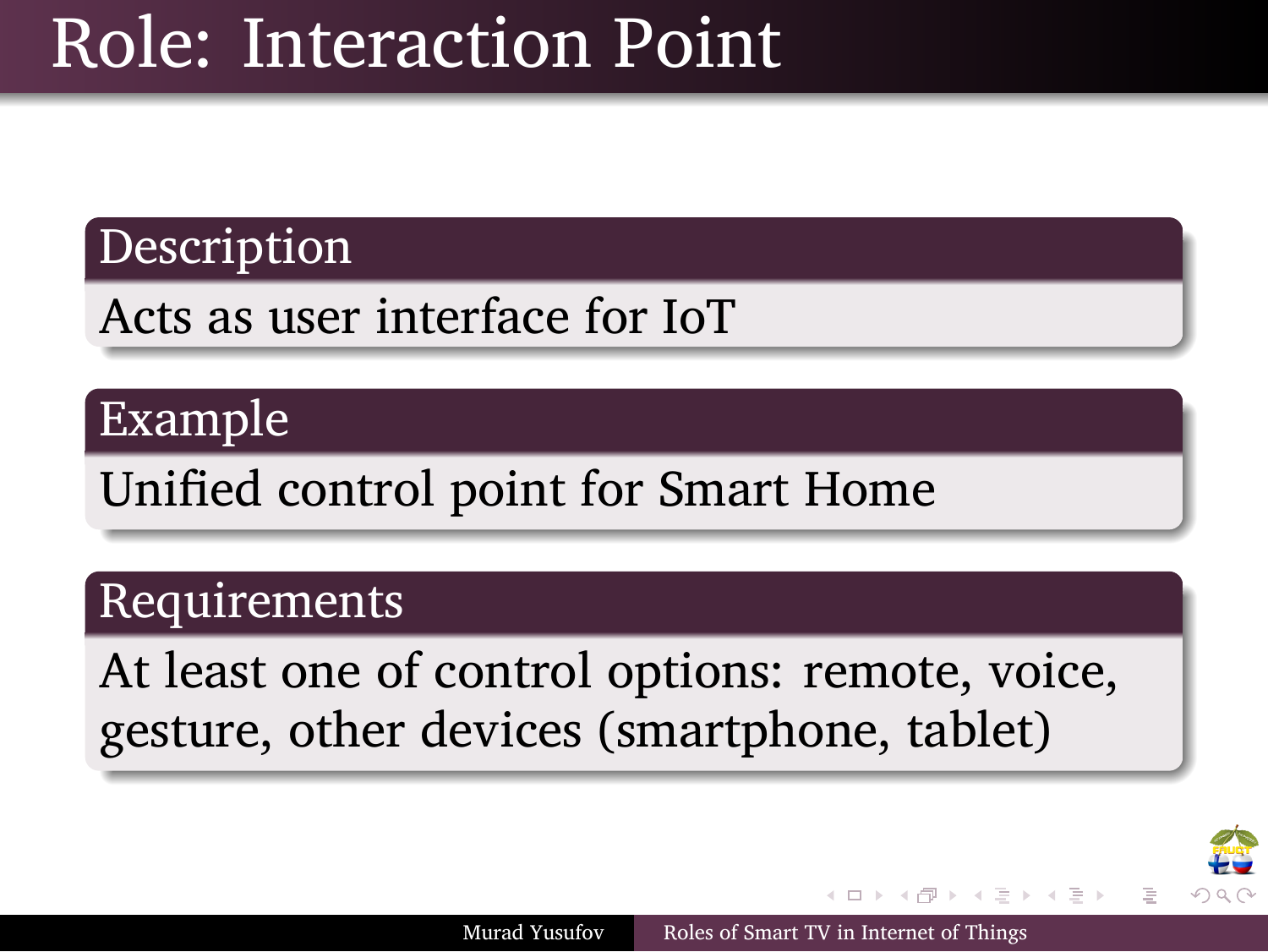# Role: Data Processor

.

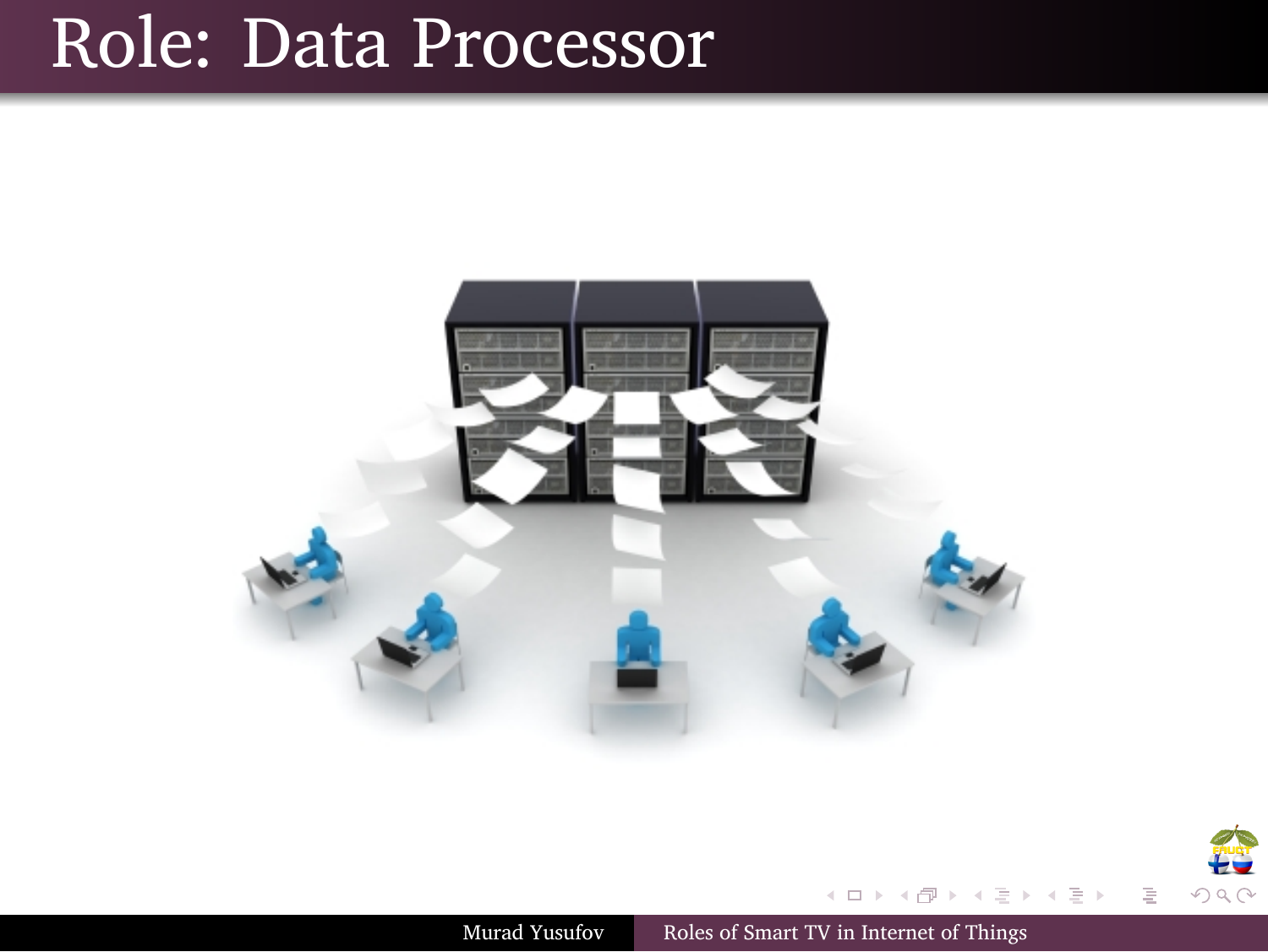### Role: Data Processor

#### . Description .

.

.Processes data for low perfomance devices

### . Example .

.

. morning coffee Managing routine work, such as making

#### . Requirements .

- Possibility to install applications
- Processing capabilities

**PO**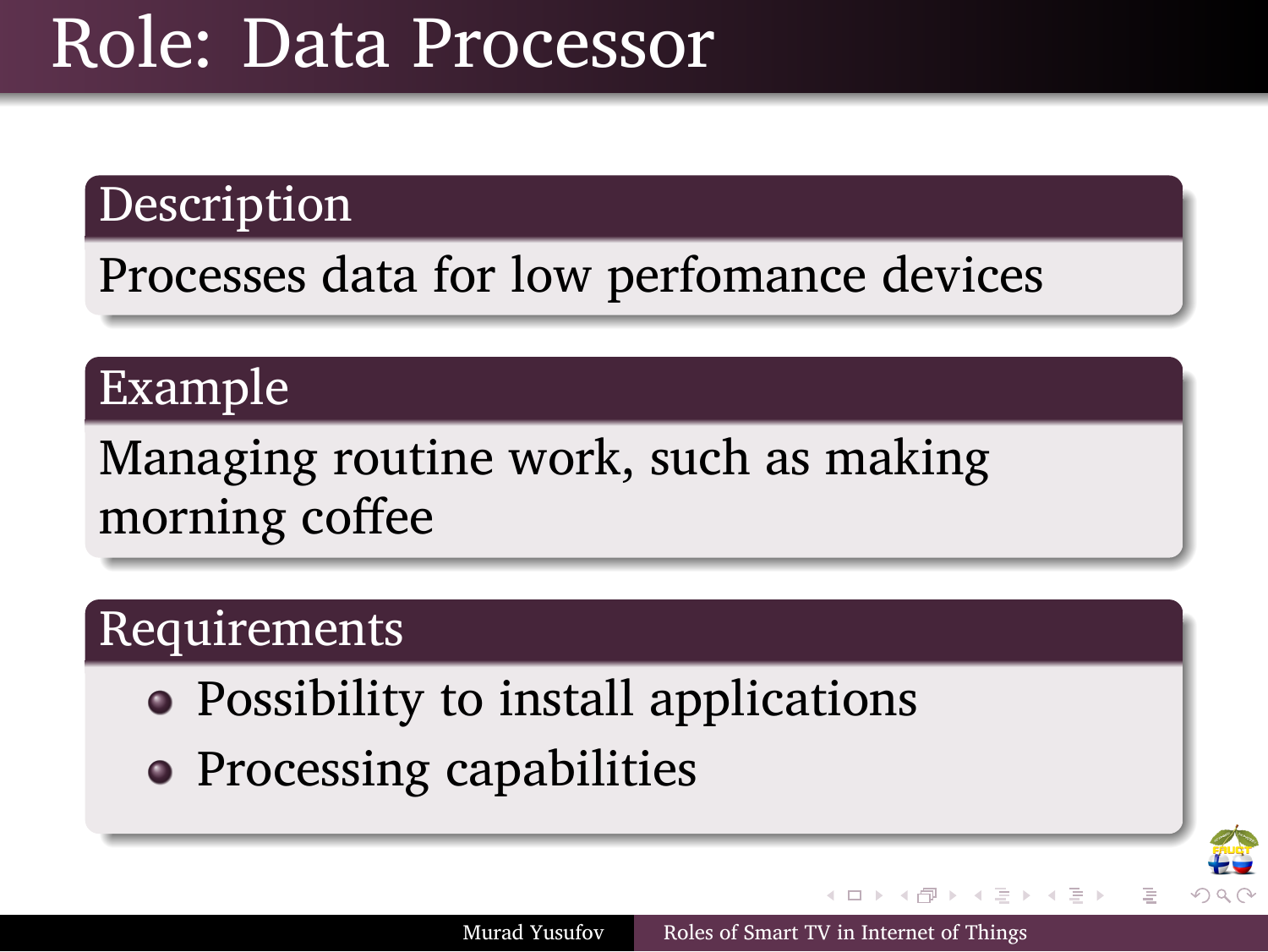## Role: Source of Data

#### . Description .

.

. water, smoke, temperature) Provides various sensor data (video, audio,

### . Example .

.Home security and children monitor

#### . Requirements .

. attachable ones Embedded sensors or ability to connect

Murad Yusufov Roles of Smart TV in Internet of Things

 $\left(\begin{array}{ccccccc} \Box & \rangle & \langle \oplus \rangle & \langle \end{array} \right) \rightarrow \left(\begin{array}{ccccccc} \Xi & \rangle & \langle \end{array} \right) \rightarrow \left(\begin{array}{ccccccc} \Xi & \rangle & \langle \end{array} \right) \rightarrow \left(\begin{array}{ccccccc} \Xi & \rangle & \langle \end{array} \right)$ 

绝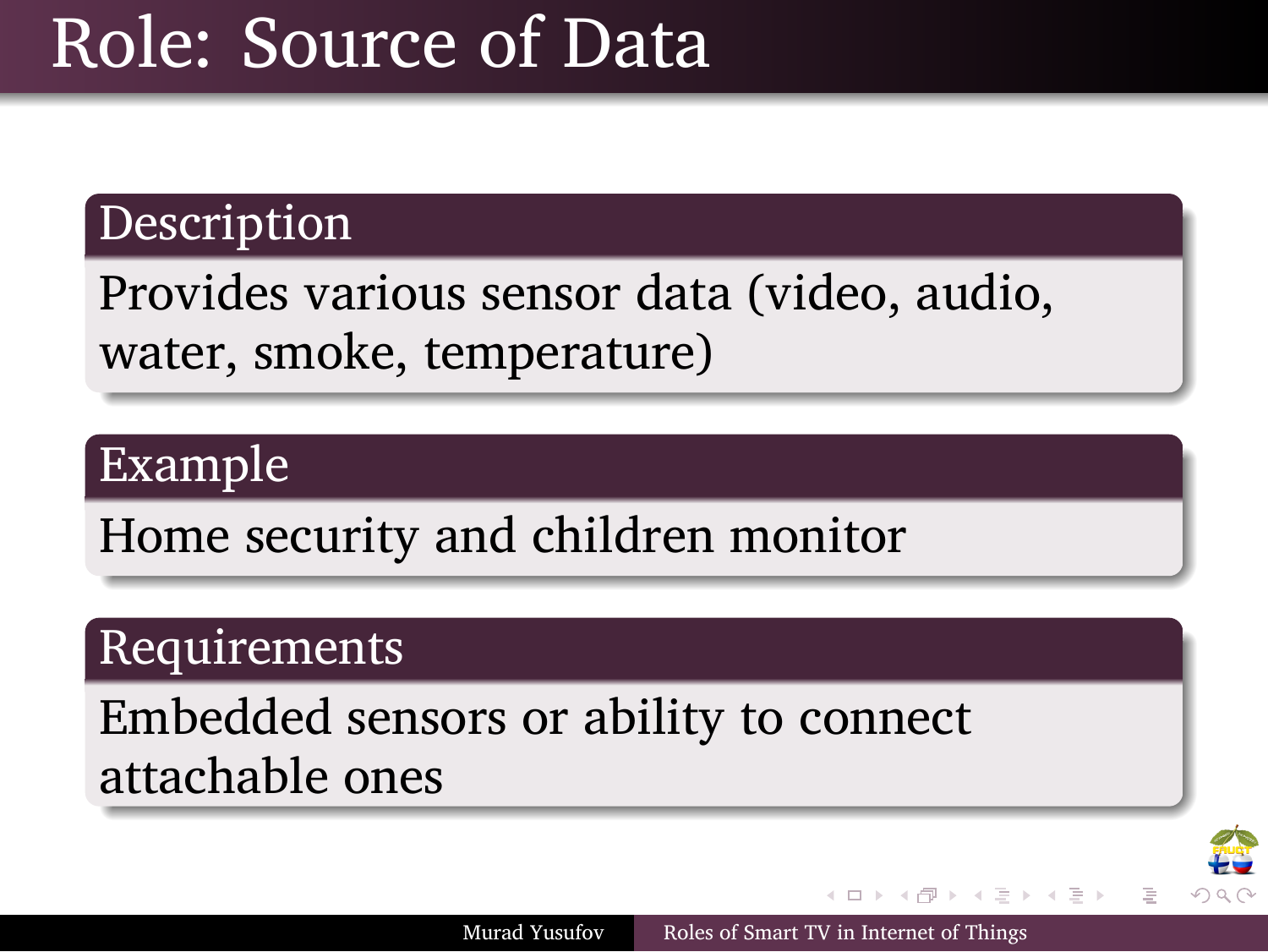### Platforms and middleware

#### . Platforms .

.

. vendor to vendor. High-level product with API that differs from

### . Middleware .

. high-level programming instead of low-level. API that provides basic functions to control TV which application developers use to focus on

Murad Yusufov Roles of Smart TV in Internet of Things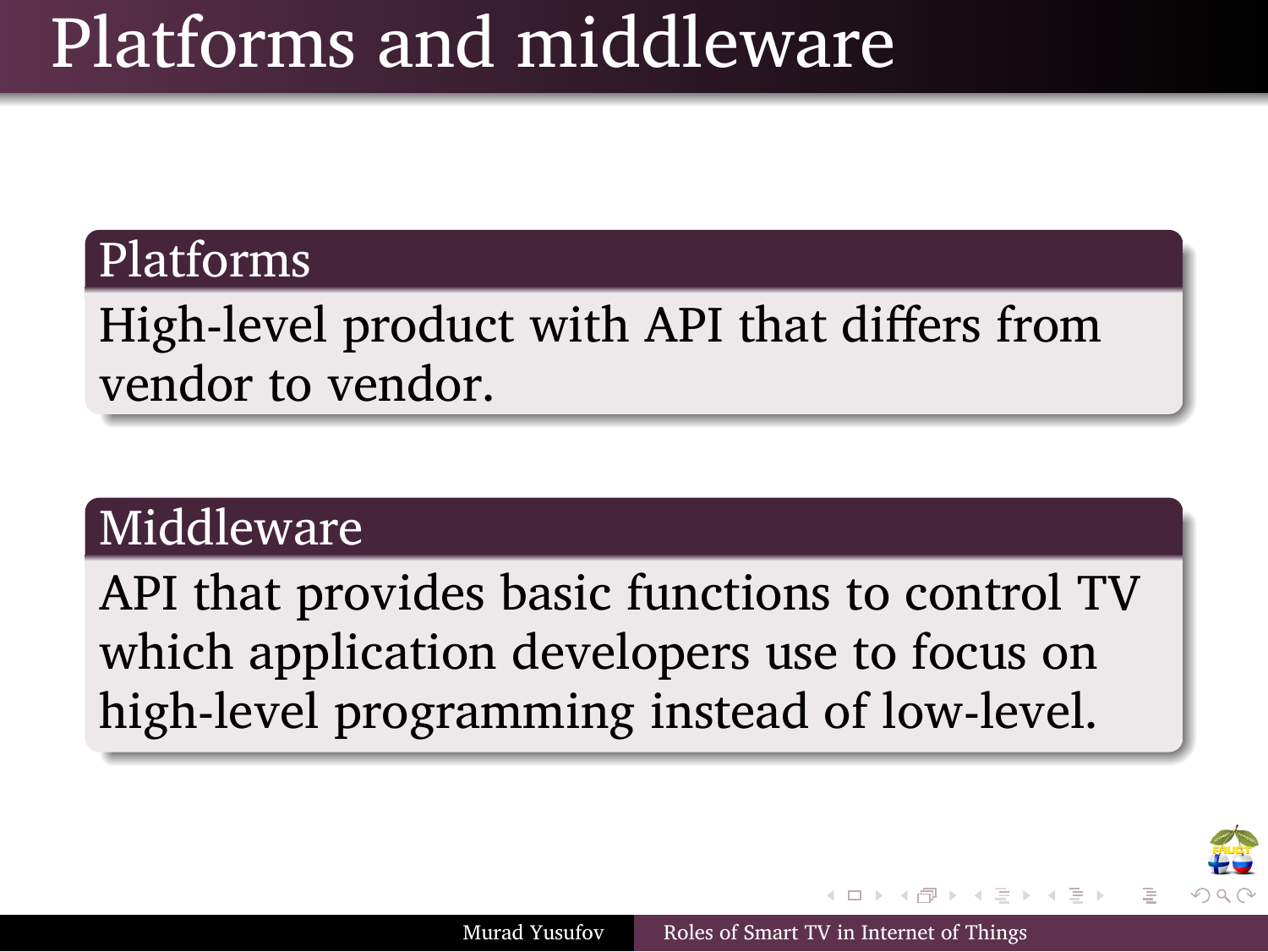## List of Platforms and Middleware

. . . . . .

绝

Murad Yusufov Roles of Smart TV in Internet of Things

### . Platforms .

.

.

- Samsung Smart TV
- Panasonic Viera Connect
- LG Smart TV

### . Middleware .

- o Google TV
- Microsoft Mediaroom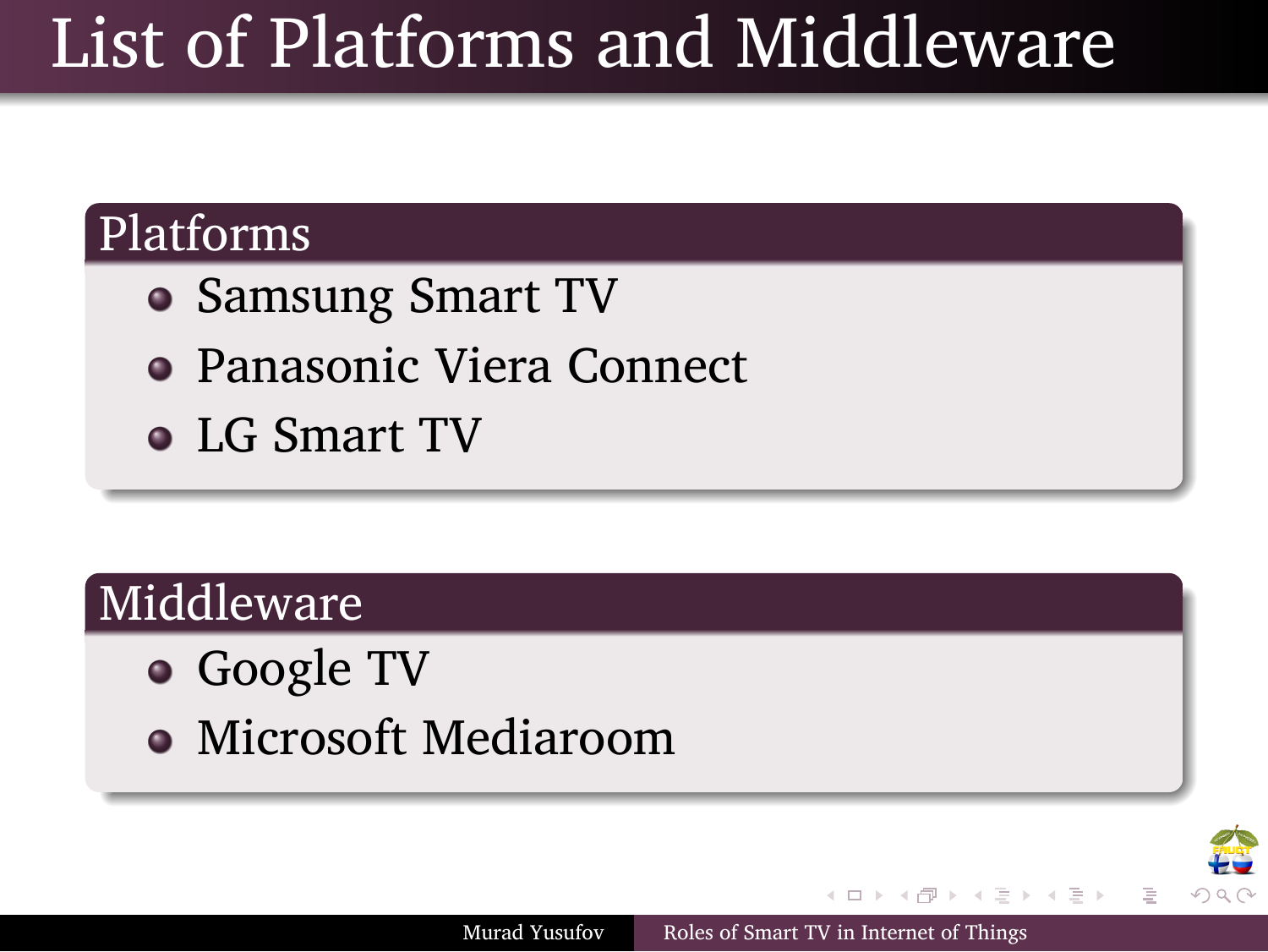## Samsung Smart TV

#### . Platform feature .

.

.Smart Interaction (motion and voice control)

### . Role distinction .

. ability to run applications in background Average at Data processing due to lack of

Murad Yusufov Roles of Smart TV in Internet of Things

. . . . . .

把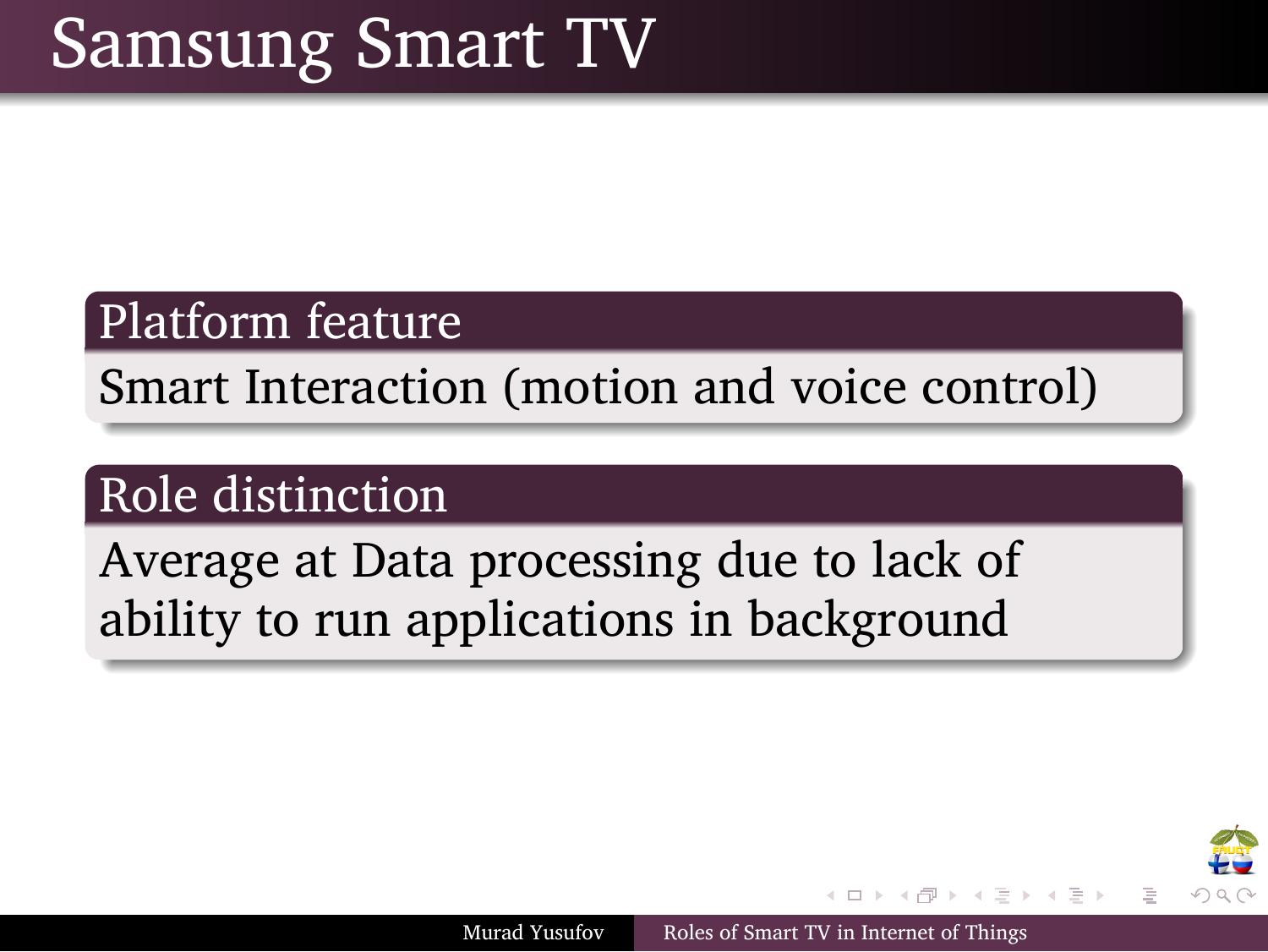## Panasonic Viera Connect

### . Platform feature .

.

. keyboard Viera Remote (smartphone application), USB

### . Role distinction .

. ability to run applications in background Average at Data processing due to lack of

Murad Yusufov Roles of Smart TV in Internet of Things

 $\mathbf{1} \times \mathbf{1} \times \mathbf{1} \times \mathbf{1} \times \mathbf{1} \times \mathbf{1} \times \mathbf{1} \times \mathbf{1} \times \mathbf{1} \times \mathbf{1} \times \mathbf{1} \times \mathbf{1} \times \mathbf{1} \times \mathbf{1} \times \mathbf{1} \times \mathbf{1} \times \mathbf{1} \times \mathbf{1} \times \mathbf{1} \times \mathbf{1} \times \mathbf{1} \times \mathbf{1} \times \mathbf{1} \times \mathbf{1} \times \mathbf{1} \times \mathbf{1} \times \mathbf{1} \times \mathbf{$ 

**THE**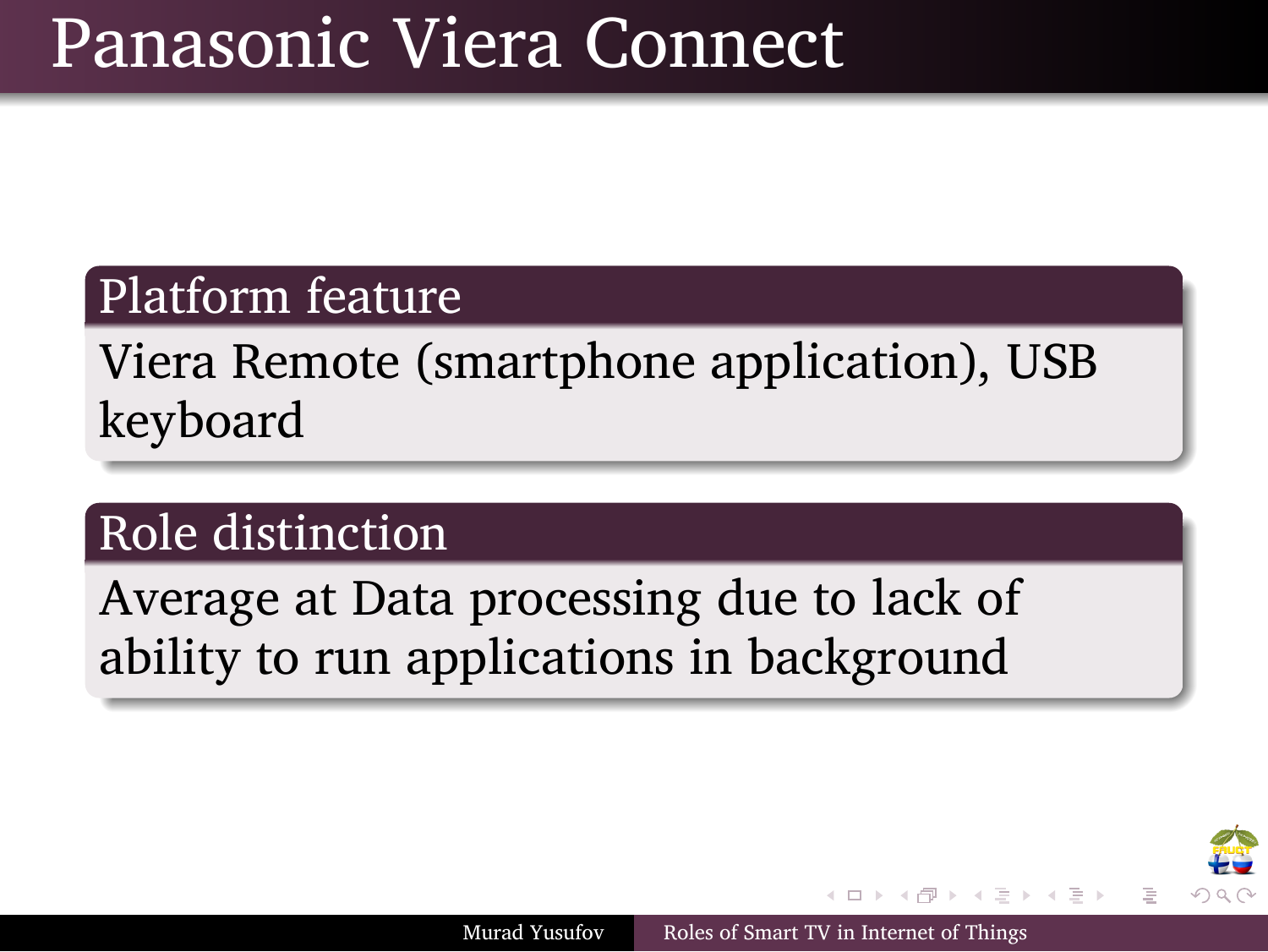## LG Smart TV

.

#### . Platform feature .

.Magic Motion Remote Control (gestures)

### . Role distinction .

. ability to run applications in background Average at Data processing due to lack of

. . . . . .

₽₩

Murad Yusufov Roles of Smart TV in Internet of Things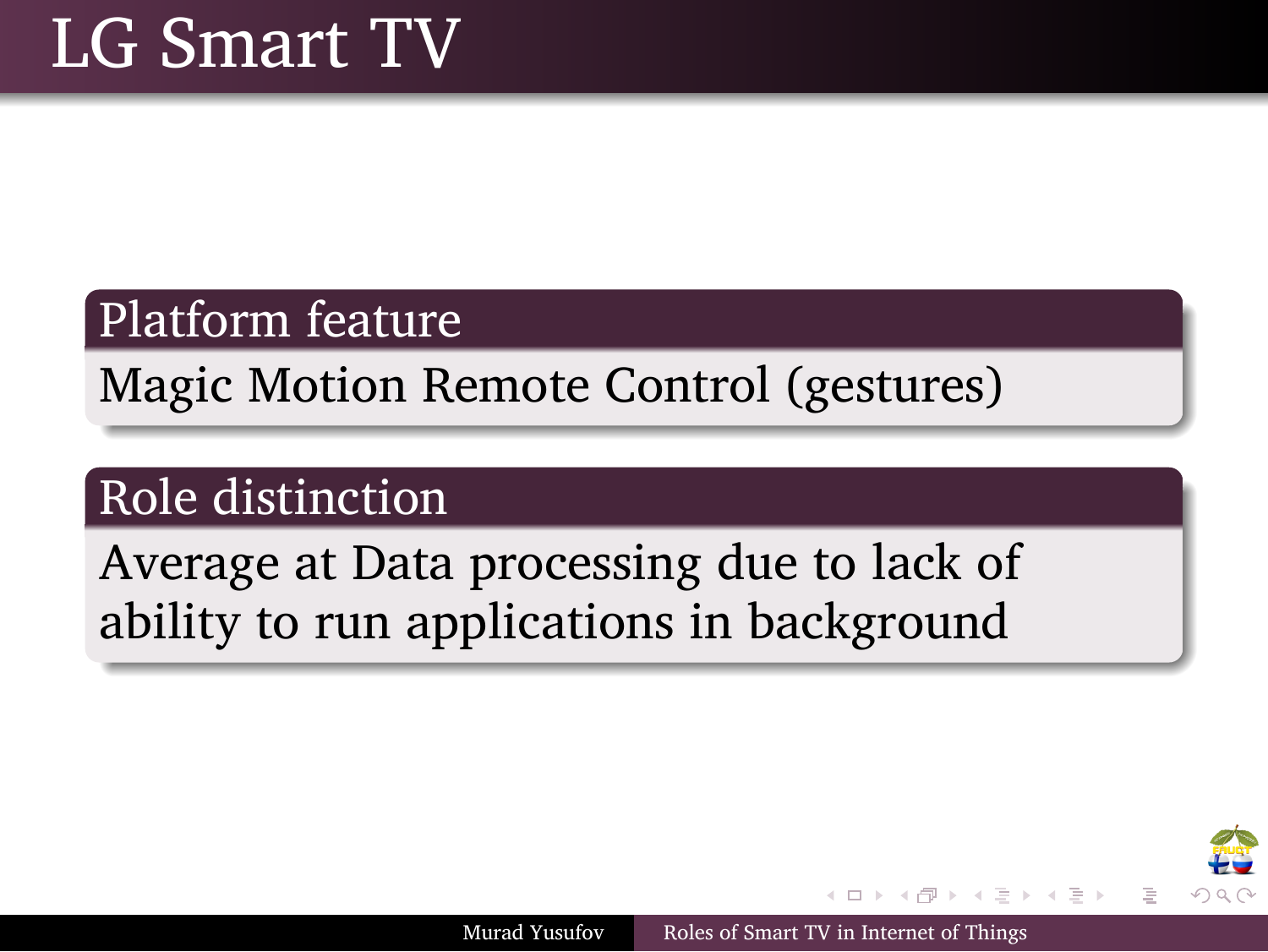### . Microsoft Mediaroom

### . Platform features .

• Kinect

.

.

Mediaroom Presentation Framework

### . Role distinction .

- Average at Information Storage due to lack of USB support
- Bad at Visualization due to lack of sharing support
- Average at Data processing due to lack of ability to run applications in background

Murad Yusufov Roles of Smart TV in Internet of Things

キロア キぼ たき モア キモア ハモン

绝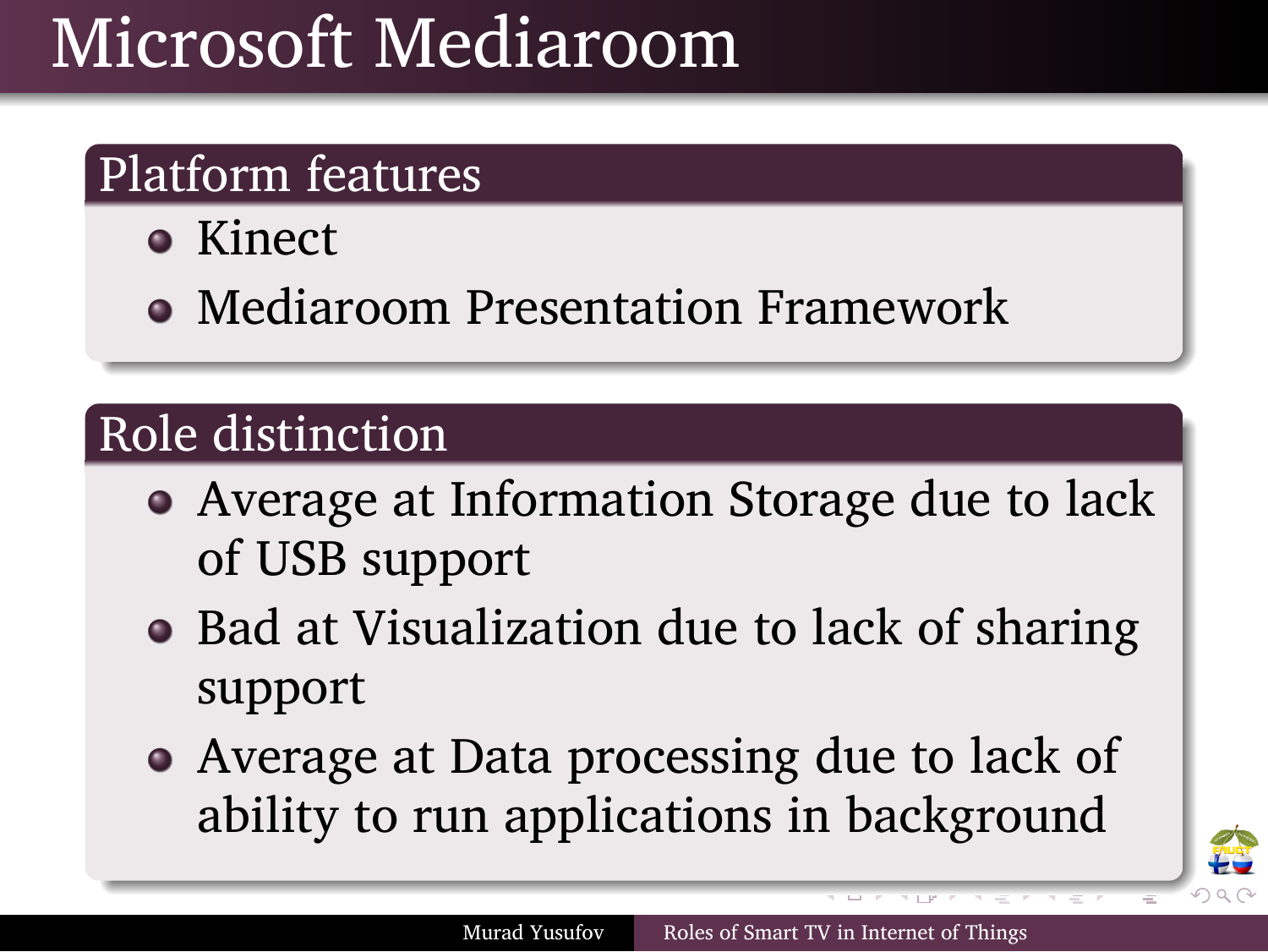## Google TV

.

#### . Platform feature .

. smartphone application Remote with touchpad and QWERTY keyboard;

#### . Role distinction .

. applications in background Good at Data processing due to ability to run